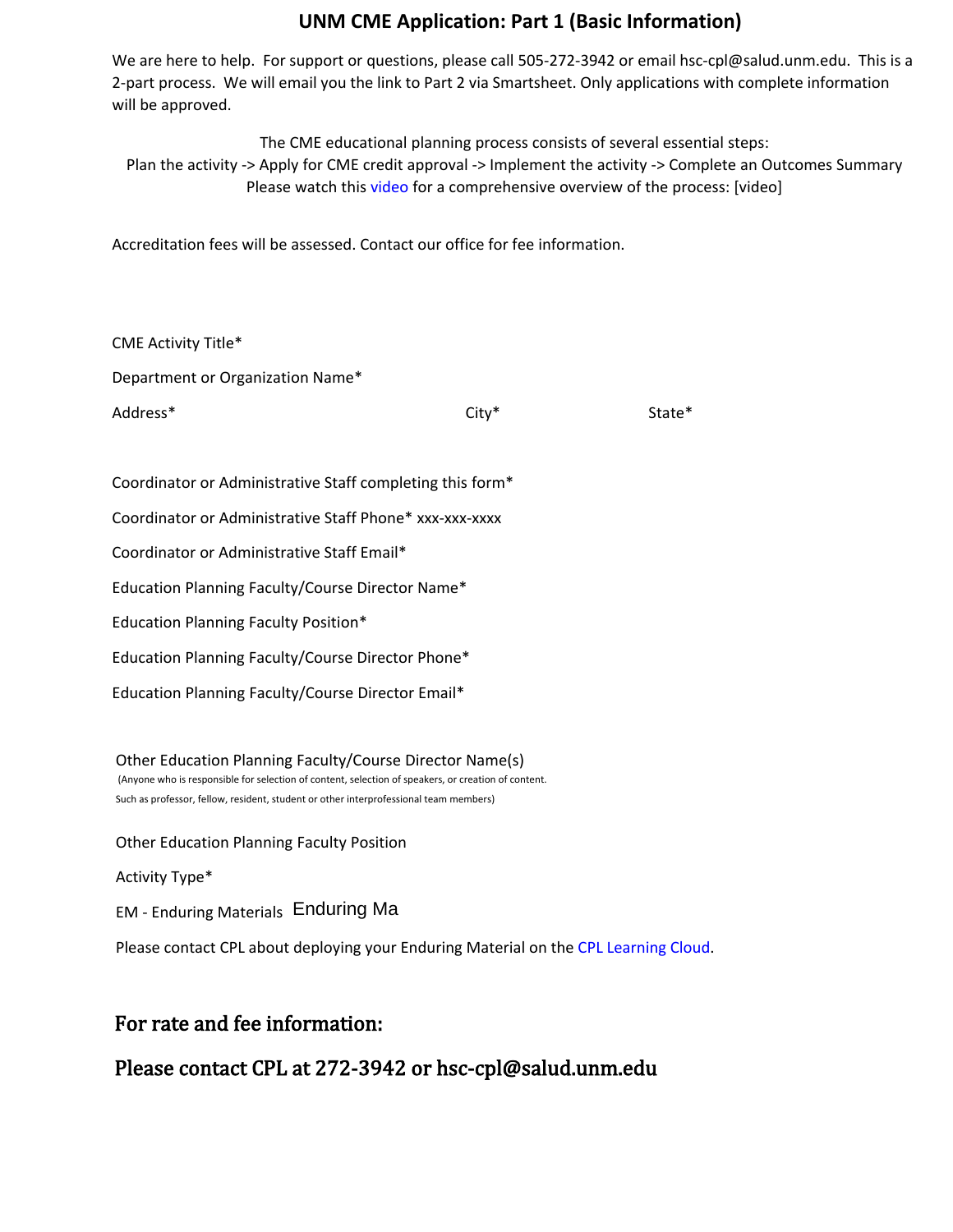EM End Date (3 years) \*

Enduring Materials can be approved for three years. No changes can be made during this time, unless notifying the CPL office. If it is reviewed and re-released, the date can be extended for another three years from the re-release date. Depending on the changes, a new application may need to be provided.

#### EM Website\*

Please provide us with a link to your website, so we can review it.

EM Generic Username\*

Please provide us with a generic username to your website, so we can review it.

EM Generic Password\*

Please provide us with a generic password to your website, so we can review it.

Calendar Year of Activity\*

First Date of Activity\*

Please estimate the number of credit hours for the program and how you determined the value. CPL staff will review the program and verify the credits. \*

Please provide the names of those who reviewed the activity to help determine its length. \*

Providership\* Is this activity organized by UNM?



No (Joint)

**Financial Disclosure process** - Each presenter, program planner, and reviewer must complete an online Faculty Disclosure form prior to the activity. If presenters or planners do not complete a disclosure statement prior to the activity, they will be disqualified from presenting, or the activity will not be certified for CME credit.

The disclosure information needs to be provided to the audience in writing, whether the faculty has a financial relationship or not. This can be done in a written disclosure statement given to the participants at the activity.

If there is a relevant financial relationship (RFR) (formerly, conflict of interest (COI), contact CPL staff, so we can provide you with guidance to resolve the conflict.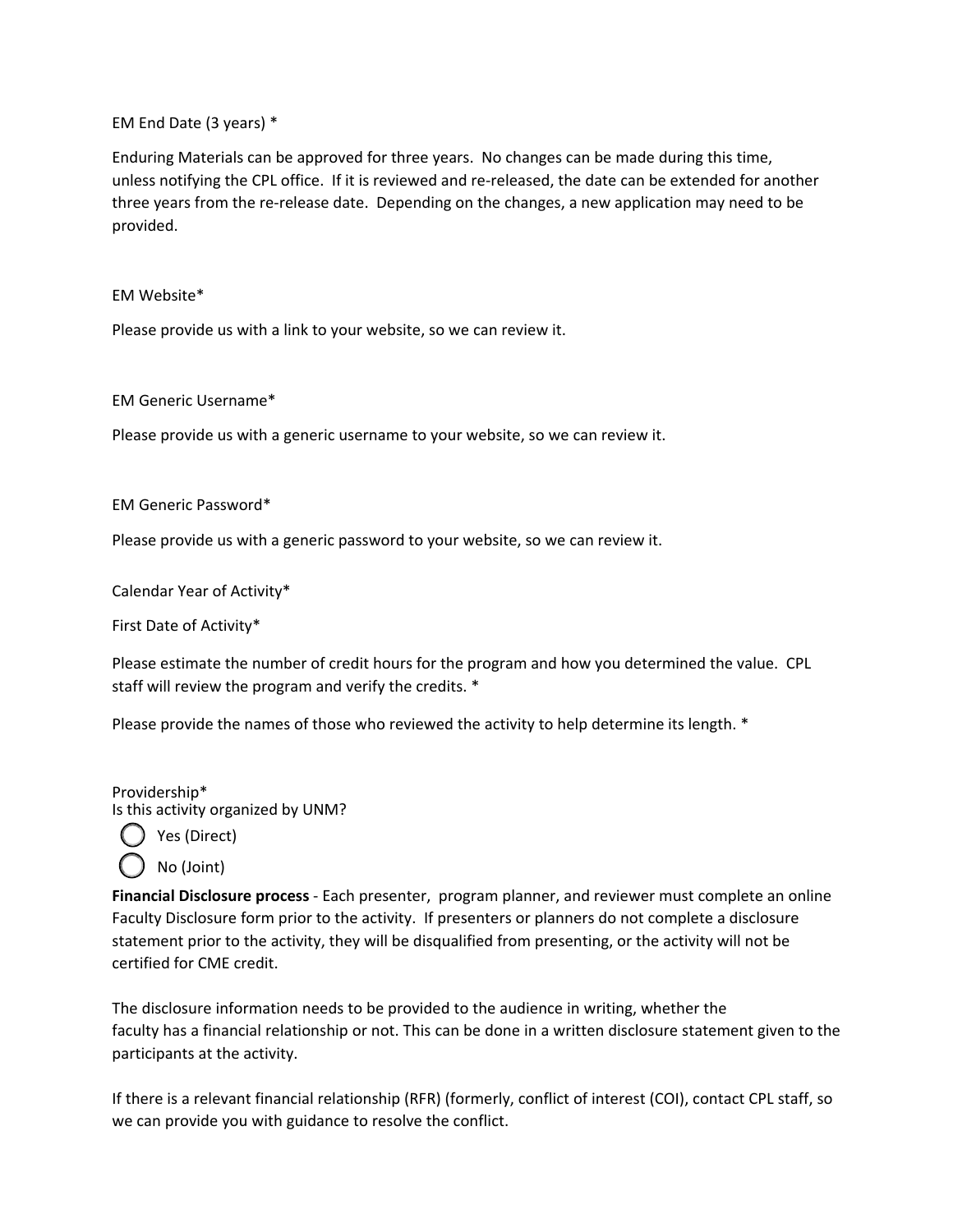Will the activities be supported by funds from an ACCME defined ineligible company, such as a manufacturer of drugs, devices or services? \*

Yes No

If "yes" Commercial Support Source (Exhibitor Name)\*

### Monetary Amount Received\*

If receiving commercial support, please check all boxes below that apply for the kind of support received.

Durable Equipment Facilities/Space Disposable Supplies Animal Parts or Tissue Human Parts or Tissue Other Support

The UNM School of Medicine has official honorarium guidelines: [https://app.box.com/slm32m4rj9qzswdcn41ogqiu389foftow](https://app.box.com/s/lm32m4rj9qzswdcn41ogqiu389foftow)

#### **Only learners who complete the Learning & Feedback form (evaluation form) will receive CME credit.**

Please see our sample Learning & Feedback forms for the required CME questions.

**Attendance Process** --The department/organization is responsible for submitting attendance records through the Smartsheet System. Attendees may sign-in 15 minutes prior to the activity, during the activity and 15 minutes after the activity.

I have read and understand the Financial Disclosures, attendance process, and reporting process, and understand that if these processes are not followed that CME credit may not be awarded.\*

I understand Accreditation fees will be assessed. I will contact your office for rate and fee information.\*

This is a two-part process. An email, with the link to Part 2 will be emailed to you. Click on the link in the yellow box in the email to access Part 2.

File Attachments - PDF's are Preferred\* Items to be uploaded:

1.) A Sample Announcement that includes the disclosure statement & accreditation statement.

- 2.) Learning & Feedback form (evaluation form)
- 3.) If the activity is more than an hour, include a content outline of the Enduring Material (EM)